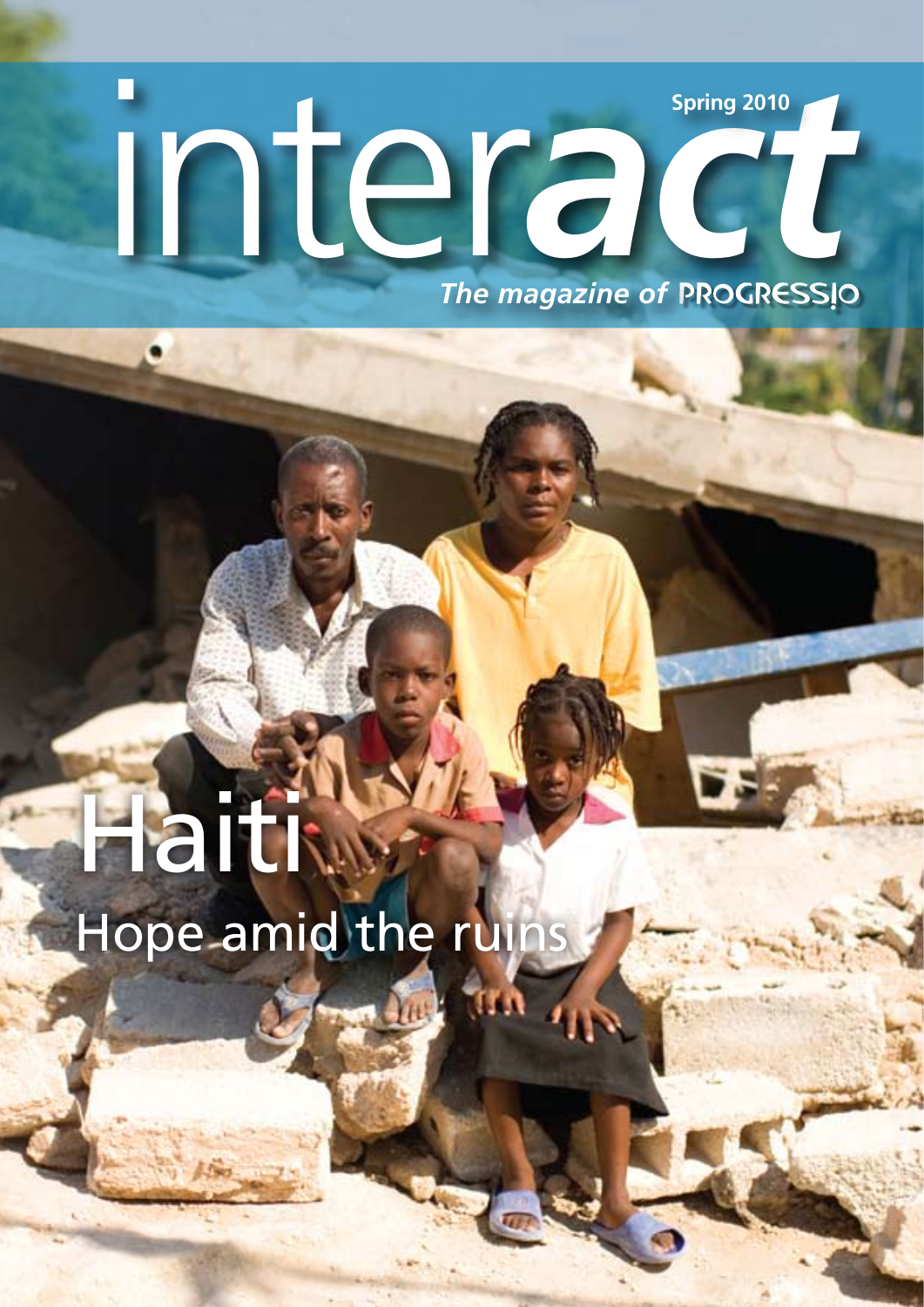

**Charity must be underpinned by justice, says Progressio's Executive Director Christine Allen**

# Hope amid the ruins

**The recent earthquake in Haiti** was a tragedy of epic proportions. Yet it also showed us the capacity of human beings for generosity. There was an enormous response to our own appeal and for that we thank you.

As the immediate emergency efforts give way to plans and action on longer-term measures, the people of Haiti remind us that our response can never only be a matter of charitable giving. It must also be about justice, and tackling the structures that cause and perpetuate poverty.

Someone who lived out that dual commitment to charity and justice was Oscar Romero: an Archbishop who lived a simple life and who genuinely loved, listened to and spoke out on behalf of the poor of El Salvador. He showed us how the church can truly be a church of the poor, by taking sides, denouncing injustice and being a living witness to a new hope for the people.

That question of justice, of structures, of the need for a policy response to poverty is doubtless in our minds here in the UK as a General Election approaches. As we think about how to cast our votes, we consider carefully the needs and perspective of those who are poor. Aid is important, but so is the question of how the money is used – and the structures, policies and attitudes towards the poor that underpin that assistance.

As Romero's life and death teaches us, we must dig deep, not just into our pockets, but elsewhere: into our opportunities, our voices and our own power. To use it for justice not just charity.

Cenishne

### contents

**Cover: The Vilme family, Sonnel and Marie Rose with their children Walker and Marie Walkine, pictured in the Mariani district of Port-au-Prince, Haiti, five days after the earthquake.** *Photo: Moises Saman/Panos*

- **4 insight** hope amid the ruins
- **8 action** Haitians 'locked out'
- **10 voices** Romero's legacy
- **12 viewpoint** prisoners in Zimbabwe
- **14 Q&A** Dahir Korrow Issak
- **16 reflection** Romero's prophetic message

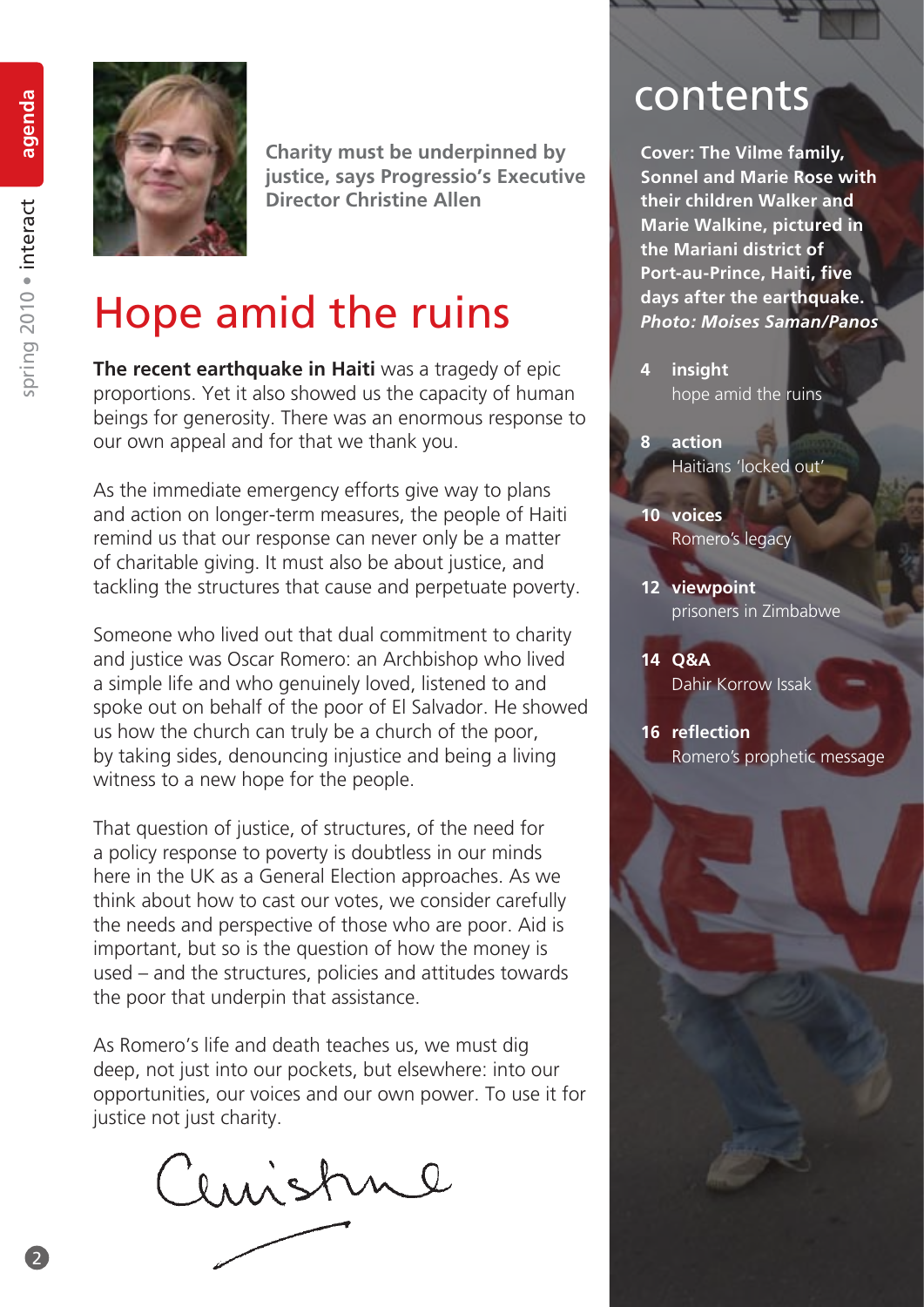focus

## focus

**A demonstration in Tegucigalpa, Honduras, in January 2010, protesting against human rights abuses perpetrated since the coup in June 2009 and calling for people's representation in a new Constituent Assembly. Several months on from the November 2009 elections, repression against social activists continues, and Honduran society remains divided and polarised. For more comment on the situation in Honduras, see Progressio's website www.progressio.org.uk** *Photo: Nuria Zayas/Progressio*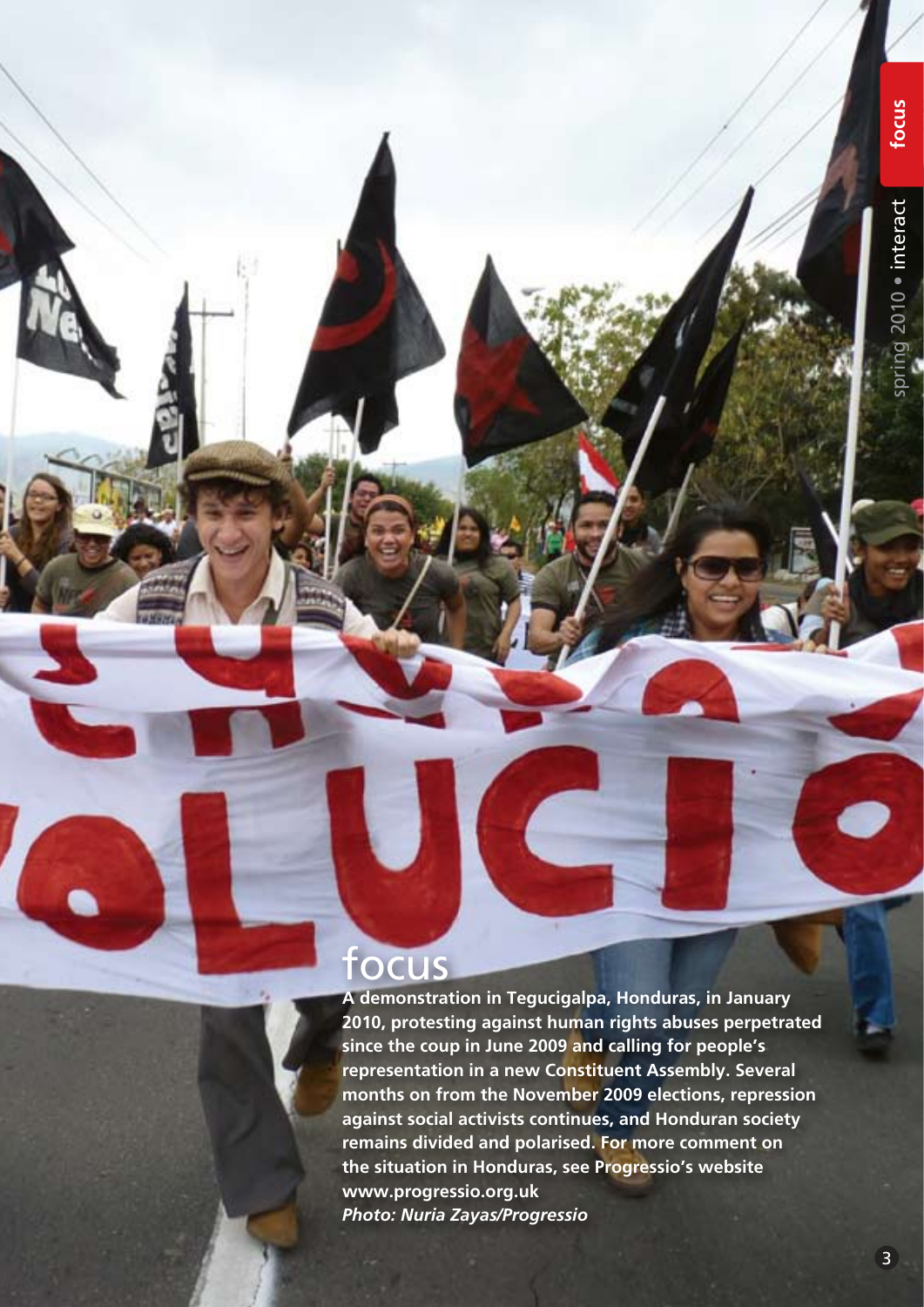

**A week after the earthquake hit Haiti in January, Progressio development worker José Manuel Moreno wrote: "The situation here is absolutely catastophic and will need much effort and many years of work to fix." These eye-witness accounts from Progressio development workers and staff show how Haiti's people are rising to the challenge.**



**We take the road home** as night begins to fall. It's pretty amazing to see the volume of people we come across as we approach Port-au-Prince, walking with whatever is left of their homes balanced on their heads – suitcases and barrels and any other receptacles that can be used to hold the few items that they have managed to salvage from the rubble.

I wonder where they are going, and my colleagues answer that they must be looking for a camp, a place where they can spend the night accompanied only by the sky and far away from the threat which is still contained within the creaking walls. *José Manuel Moreno*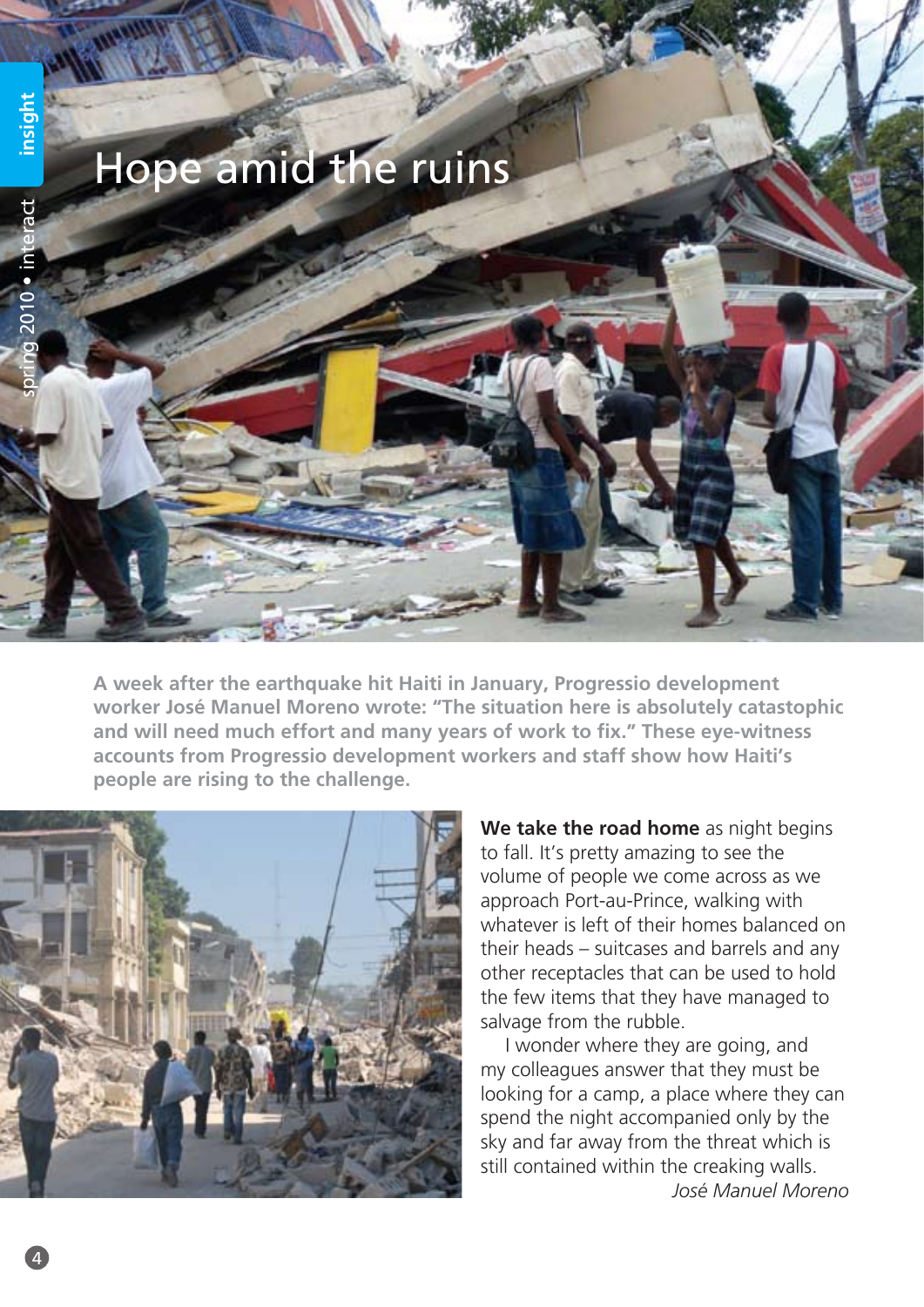**Night falls** and you can sense the tiredness**,**  when Mario, the Director of Centro Bono, the organisation I am working with as a Progressio development worker, calls to say we need to go and speak to the people.

We walk through alleyways and narrow streets and arrive at a passageway where we find lots of people living on the floor, on blankets and mattresses protected only by sticks and sheets.



It's almost 9pm by the time we get there and about 100 people start gathering around us. The people are surprised, angry and still rather shocked.

Mario asks for a bit of quiet and suggests we sit down and talk. It's incredible, an image I will never forget: in the middle of a Port-au-Prince

suburb, on a dark night, in a situation of need and emergency, we are sitting in the middle of a road covered in sand and potholes surrounded by an entire community of people who are living in really precarious conditions, with the sole aim of reconciling their needs with ours.

If they help us, we can help them. So we try and explain that we are not a big international organisation, that we don't have a lot of resources, but that what we do have we will share with the people who are living in this area, close to where the trucks filled with aid are arriving. We all agree that we can't close our eyes to what is happening around us, and that solidarity is also about distributing supplies together: everyone – those who need help and those who can give it – working together.



*"Everywhere you go you see sheets being used as billboards, which people have written on, asking for help."*

Perhaps the anger is not only generated by the lack of resources but also by the lack of voice, through a sense that nobody is listening to you. But we are making a big effort and we are expecting results.

*José Manuel Moreno*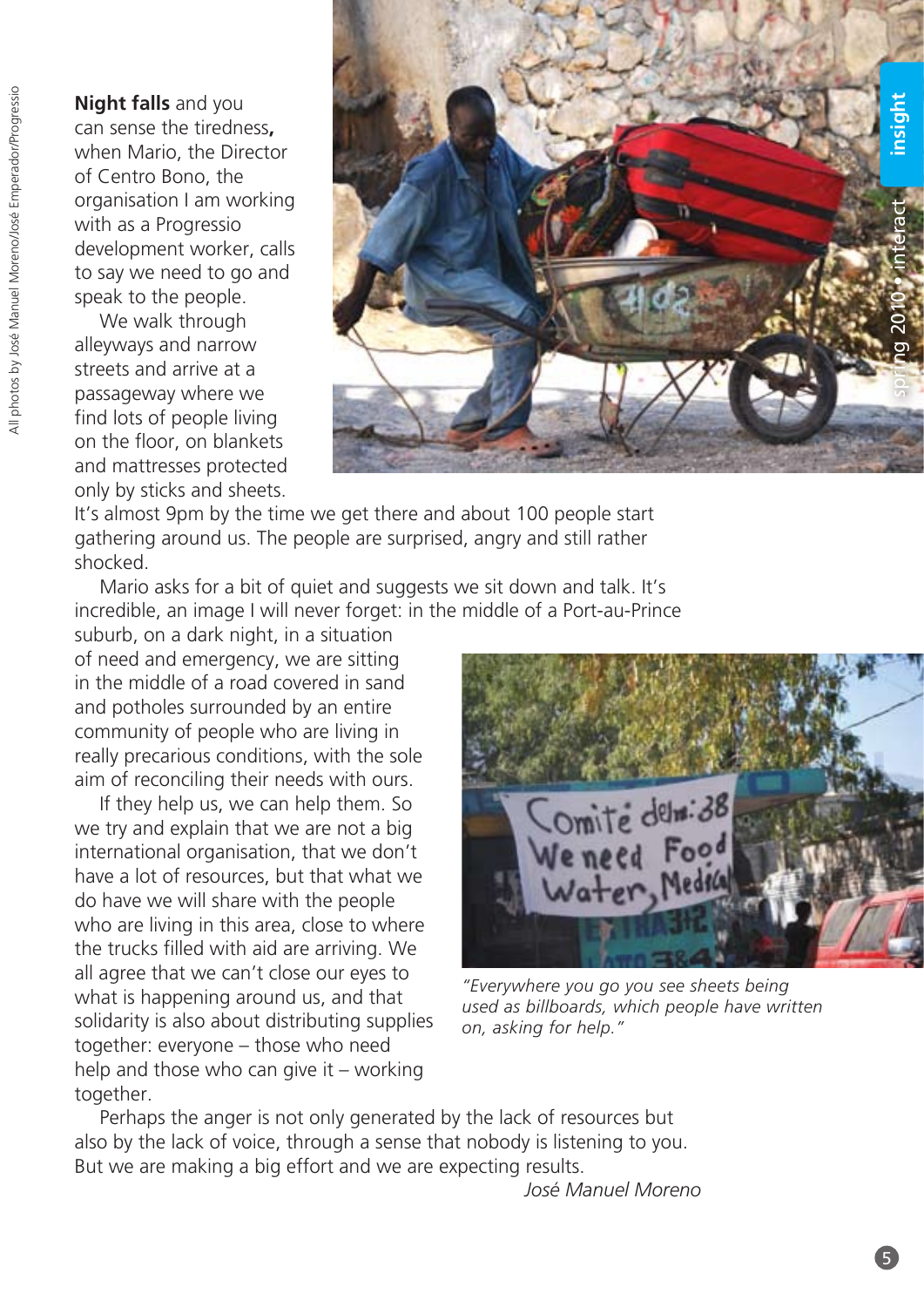

**People locally** now know that we are distributing supplies from our base and more and more people are coming to ask for help. It's really hard, but we have to insist on giving supplies through organisations, communities, associations and groups (such as school groups) so that people don't just come individually.

Also, we don't just give out medicine – but instead try to make sure one of our doctors goes to visit

the individual in their community. In this way we are trying to ensure the medicines are being put to the best possible use. Nonetheless, people here are still hungry and thirsty and this is palpable in the work we do each and every day.

In this situation it is hard to think about things in the medium and long term but we have already begun talking about our plans and strategies for after the emergency phase. We are thinking about various projects which might give some sense of continuity to this enormous effort we are making. For this, we are getting in touch with local organisations who work with women and with local citizens groups, to ensure that we make the right proposals and channel the help which is arriving each day in the best possible way – and to ensure that we plant a few seeds of hope for the people of this country.

*José Manuel Moreno* 



**The people** who were always traditionally excluded from public life – members of local Haitian communities – have made it clear that the future reconstruction of the country will happen through their efforts, or it won't happen at all. From these grassroots groups, new social and political leaders will emerge, as will new neighbourhoods for those who have been left homeless – and, we hope, a new and more effective state which is closer to the people themselves.

The word you hear most often during these meetings is 'inclusive'. Projects must be run by the people, for the people.

*José Emperador*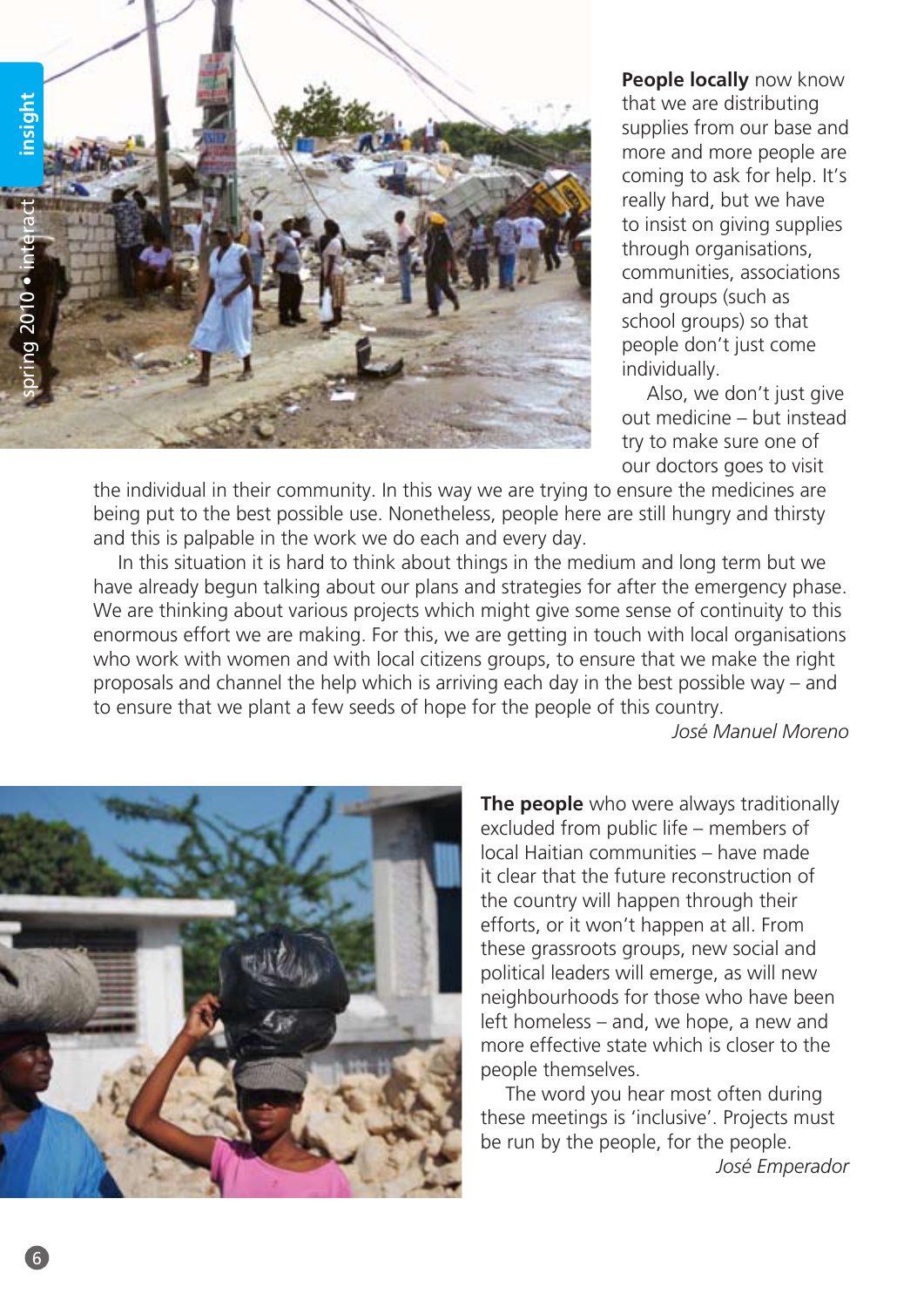**The serious problems** facing [aid agencies] in terms of distributing aid are twofold: security and logistics. These are slowly being resolved thanks to the incredible help and collaboration from Haitians – the locals who live here.

It will always be the Haitians who will be the most effective. There is no-one who knows the terrain like the Haitians, there is no-one who speaks Creole like the Haitians themselves. The aid is here, but we can't do anything without their help.

It's not a graphic image, but in many neighbourhoods Haitians are organising things for themselves, carrying out the most basic tasks of organisation and distribution. It's the people themselves who are doing this.

*José Emperador*



**In Port-au-Prince,** the Haitian head of the Jesuit seminary where we were staying (by necessity, in tents) held an evening meeting for those of us staying in the compound, aid workers, seminarians, and families of Haitian relief workers. As we stood together in the garden, in the dark, he asked us to hold hands, and say the Lord's prayer, each in our own language. What a challenge, in the midst of such meaningless horror, to be asked to pray in this way. And yet, we did.

*Tim Aldred*



**Today, I got into the jeep,** and drove out on to the road followed by the truck we are using to distribute aid from the Help Haiti platform. As we drove, I saw the women, smiling while they performed the daily miracle of navigating the many obstacles in the street without letting the baskets perched on their heads, full of goods, lose balance and fall off.

A kilometre further on, workers were coming out of the textile factories, less rowdy than before but having completed a day's work, almost the same as they did before the earthquake.

It all adds to the growing sense that, amidst the rubble and beneath the canvas of the camps occupied by those who have been made homeless, glimpses of normality are returning to Haiti.

*José Emperador*

#### **interact***now*

**Progressio has been working with the Help Haiti coalition. To donate to our work in Haiti, go to www.progressio.org.uk**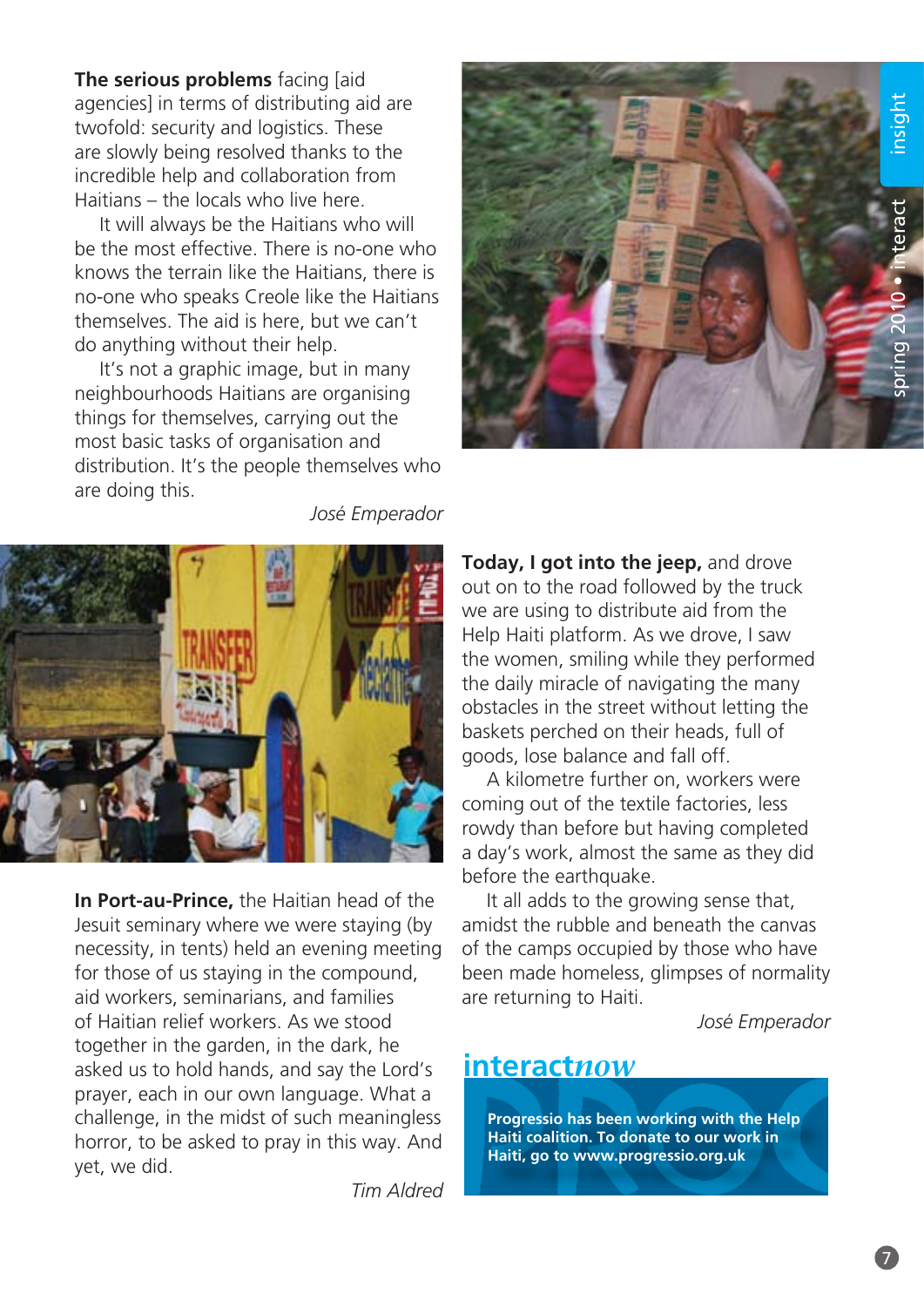#### **Haitians 'locked out' of talks about own future**

More than 26 Haitian NGOs representing tens of thousands of ordinary Haitian people have condemned recent international talks about the future of their earthquake-shattered nation.

They say they have been "totally excluded" from the discussions – and that their calls for a "new model of development" in Haiti are being ignored.

Following a round of talks held in the Dominican Republic in mid-March, the Haitian organisations issued a statement saying: "The ongoing process [which will result in a reconstruction plan for Haiti] has been characterised by an almost total exclusion of Haitian social actors themselves and scant and disorganised participation of representatives from the Haitian state."

They continue: "The Haitian context demands a complete rethink of the model of development." Instead of 'business as usual' following the quake, the Haitian groups say they want to see "a new project for the Haitian nation, which includes serious strategies to overcome exclusion and political and economic dependence."

#### **interact***now*

**Read Progressio's briefing**  *Haiti: Key points for policy makers* **at www.progressio.org.uk**



#### **Government makes pledge on illegally logged timber**

New guidelines issued by the UK government mean that imported wood used by local authorities, schools and hospitals must now meet 'social criteria' such as respect for land tenure and forest workers' employment rights, as well as meeting standards of sustainable forest management.

Lizzette Robleto, Progressio's advocacy officer who has been lobbying for the change, said: "In the UK, 62% of imported tropical wood is illegally logged. If these criteria are followed, the public sector will be setting a good example. We hope this is a step towards eliminating illegal timber from the UK market for good."

Read more about Progressio's work on illegal logging at www.progressio.org.uk

#### **UK election: make international development a vote-winner**

Voters need to remind politicians that their stance on international development is a key issue in deciding who to vote for at the election. The Bond network of development agencies, of which Progressio is a member, has produced an election toolkit with ideas on how to challenge candidates and promote action on global poverty. See www.progressio.org.uk for more info and links to download the toolkit.

*World Water Day (22 March) reminds us that it is the world's poor who suffer first and foremost from lack of access to water. In Marcala in western Honduras, Progressio is working to improve access to water for irrigation for peasant farmers. "Our ultimate goal is to raise our income by growing a variety of vegetables rather than just corn, beans and coffee," says farmer Hilda López. "But to do so we need water for irrigating. Especially now, in the summer, with no rain water at all, there is nothing we can grow. The economy is at rock bottom."*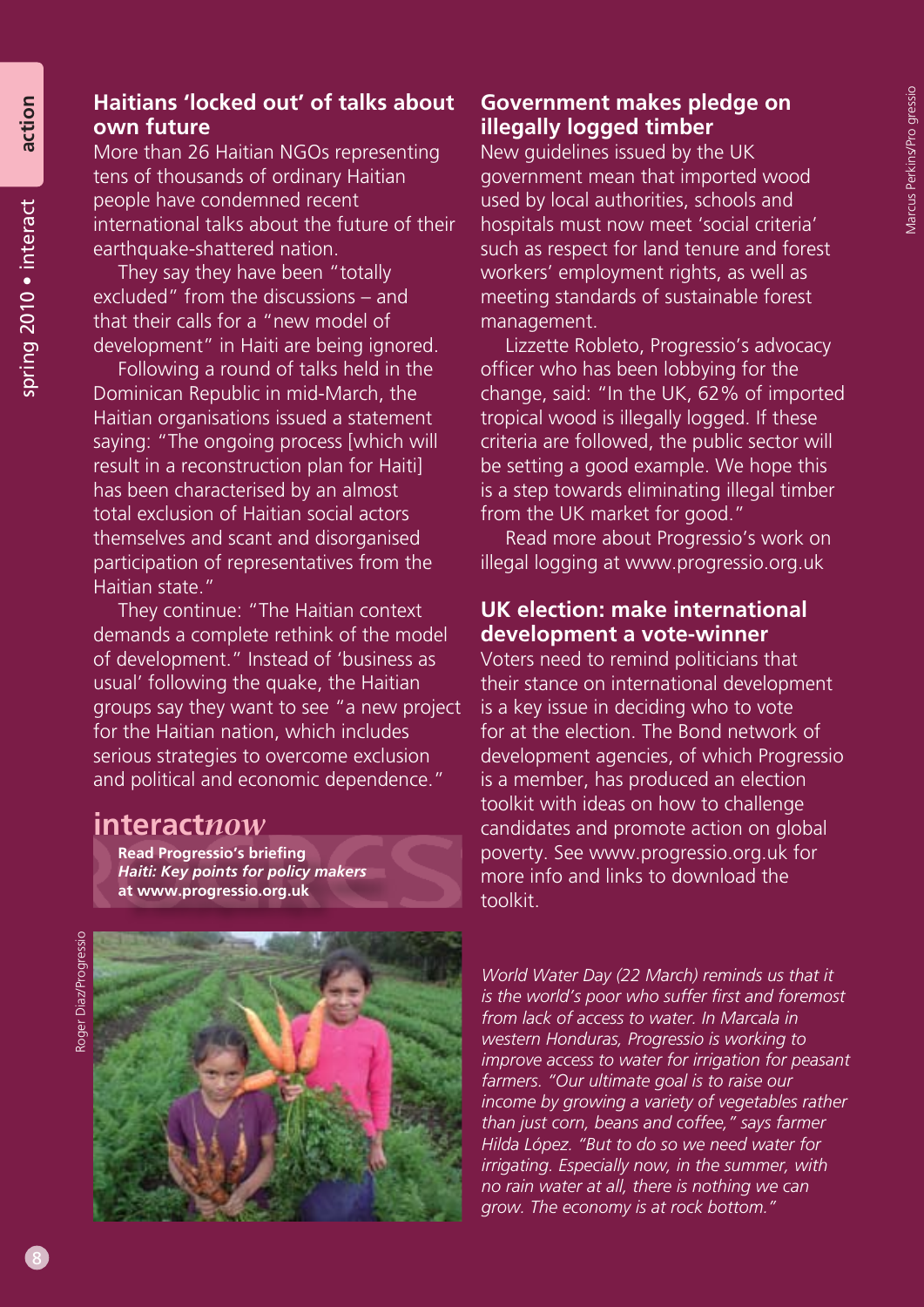# Sponsor a development worker

**Musa Chibwana is a Progressio 'Local Hero' working with the Mbuya Nhanda Children's Home in Zimbabwe. By helping the children's home to gather resources and funding, and by setting up an improved water supply system, his influence has transformed the way in which the home can provide for children. Musa has also been working with the Zimbabwean National Council for the Welfare of Children to promote the adoption of improved childcare standards in children's homes across the country.**

**"How can you** talk to someone about HIV and AIDS if they have not eaten for three days?" says Edson Chiota, National Co-ordinator of the Zimbabwe Association for Crime Prevention and Rehabilitation of the Offender (ZACRO). "And how can you rehabilitate someone who is at risk of dying?" adds Teclah Ponde, Progressio's development worker with ZACRO.

Despite the challenges of working in Zimbabwe's prisons, "Teclah is one of the best things to have happened to our organisation. She has zeal and the will to succeed, even using her own personal resources to help us," says Edson. "We really respect what you have done for us."

Progressio works through people – development workers like Teclah Ponde. And our work is only possible because of the people who fund us – our members

and supporters.

We hope our members already feel a personal connection to the work we do. But did you know it is now possible for you to directly sponsor a development worker? By sponsoring a Progressio 'Local Hero', your money will go directly to pay for Progressio development workers in Zimbabwe and elsewhere. In return for your support, you will get regular updates from our development worker – so you can see what they are doing, and how they are helping to change people's lives.

#### **interact***now*

**See page 13 of this Interact for an idea of the difference that a Progressio 'Local Hero' can make – and to find out more about sponsoring a development worker, please contact pamela@progressio.org.uk or tel 020 7288 8667.**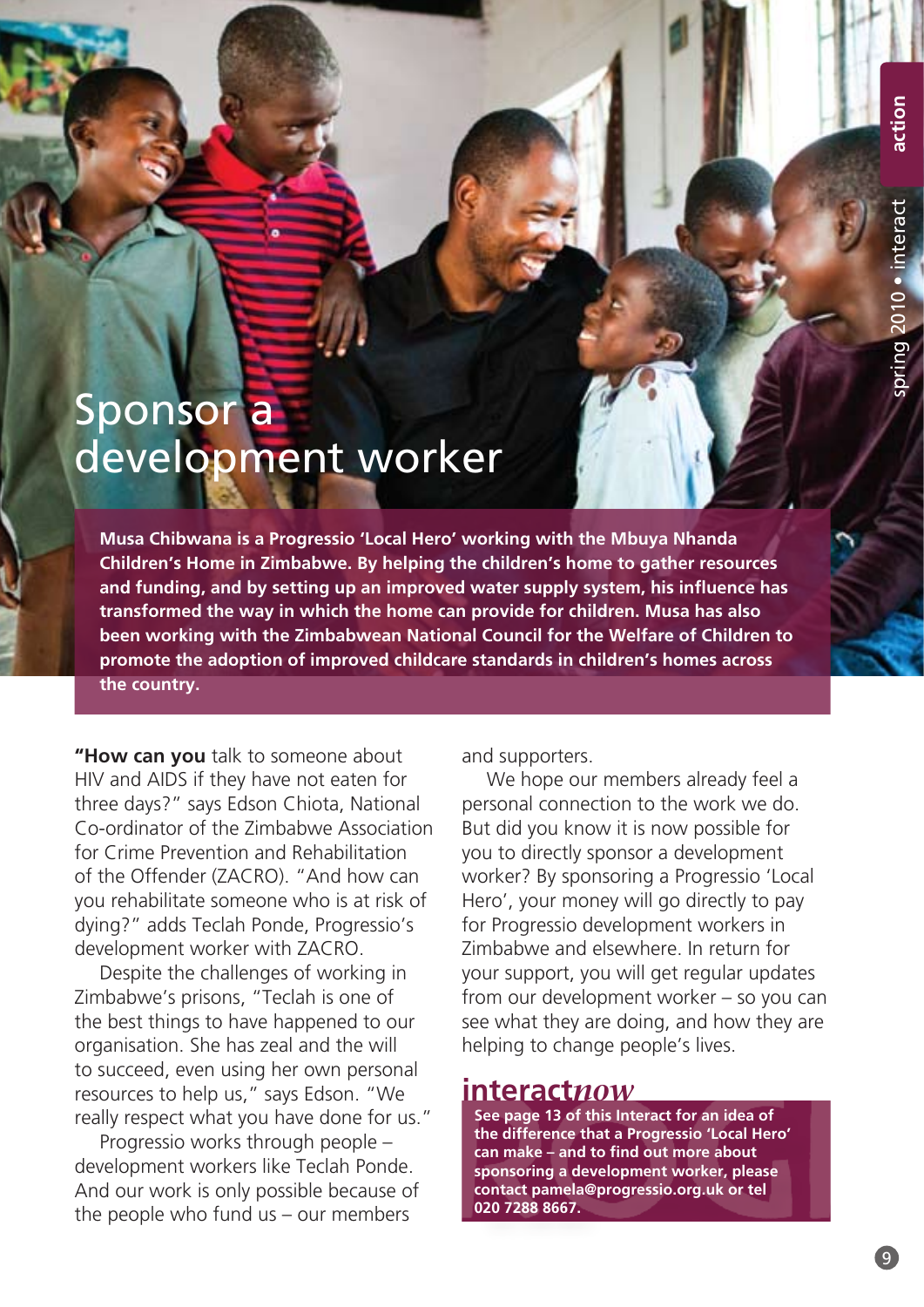# The legacy of Oscar Romero

**March 24th is the 30th anniversary of the murder of Oscar Romero. Progressio development worker Maggie Von Vogt asked the people of El Salvador: if Romero were alive today, what would he be speaking up about? What would he be fighting for?**

#### **Leonor del Carmen Huezo, age 52**

Romero's family was from the countryside. Because of this, he greatly valued rural people, simple people who were workers. And that is why he denounced the injustices. He saw what the rich were doing to the poor. If he were alive today, he would support the most poor and humble people. He always said, "Onward. Don't give up." He would be giving us the strength to move forward.

#### **Luis Gonzalez, age 27**

In the face of poverty and unemployment, in the face of death and repression, Monsignor Romero spoke for the people. But who's saying it now? In the current situation we are in of homicides, poverty, crime, and environmental destruction, who is saying something?

For us today, Romero is an example to follow. He pushes us to say, what are we doing for the poor and the excluded, and for the earth and the environment, which is also excluded and forgotten?

#### **José Benjamín Alvarenga, age 75**

I think he would work for a better future for young people. You see things these days where youth of 16, 18 years of age commit crimes that usually only older people commit. So he would have to look at how to prevent crime, more than anything with youth, so that they don't become involved with gangs and those kinds of things.

#### **Gladys Argentina Sánchez García, age 15**

Aside from being an extremely good religious person, he left us with democracy and freedom of expression. It took him dying for us as Salvadorans to understand that we need to respect each other's rights as people, and that we have to think and express ourselves about what we feel is wrong.

#### **Katya Marina Santos Rosarín, age 33**

In the church, Romero is an icon because there has never been a priest like him that puts himself on the side of the people most in need. If he were alive today, he would continue his struggle because there is a lot of exclusion, inequality, and a lack of opportunities for the people.

#### **Denis Wilfredo Chicas Marquez, age 24**

The problem in this country is exploitation. Many companies that have money exploit the resources that people need to survive. The people are against this, but there isn't anyone to organise the people. If Monsignor Romero were alive today, he would be organising everyone. All the people who suffer... always.

#### **Fernando Andrés Silieza, age 21**

If he were alive today, I think he would be taking a stance against social injustice – against government actions that threaten the well being of the people and the economic situation of the poorest and most in need.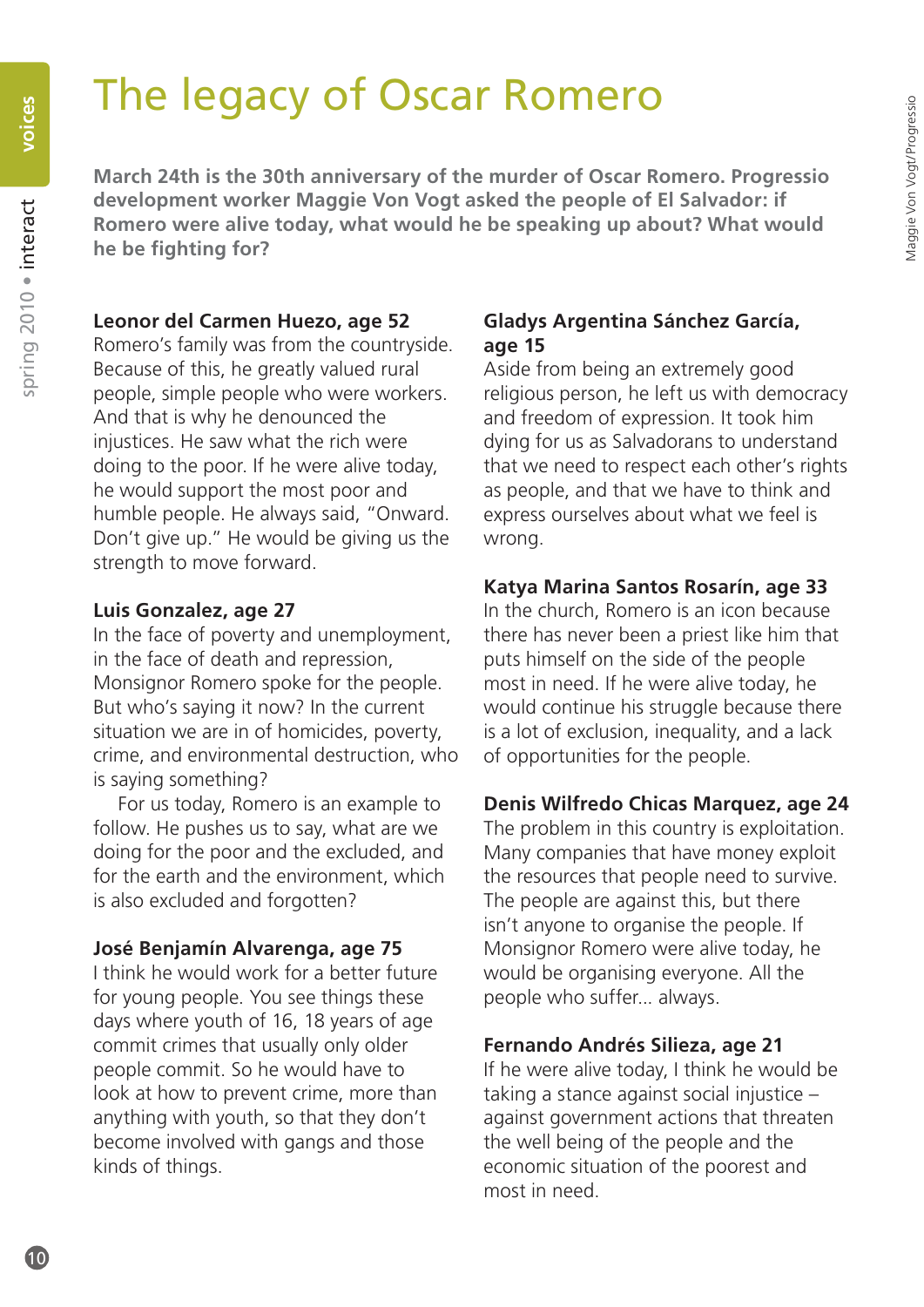

#### **Padre Antonio Confesor Carballo Hernández (above, speaking at a demonstration against the Chaparral dam, November 2009)**

Monsignor Romero would speak out for those that need health care, education, nutrition, and for all those who do not have opportunities.

Monsignor Romero would cry out for the children who are working at the traffic lights and the elderly who have been abandoned. He would cry out for all the anonymous who don't have anything to help them to move forward

Romero's humbleness, his simplicity, his desire for truth, has inspired me in my life as a priest. His desire to find God in the most vulnerable people, and to speak in their name to the powerful of the world, has been an inspiration.

#### **Ana Maria Umaña, age 60**

The legacy that Romero left us is that we always must work for the people most in need. He always spoke out against the injustices committed in this country and the conditions in which we are living.

He called for us to be Christians, not Christians sitting at a desk, but real Christians. This daily accompaniment and speaking out is what he left us – and this cannot be erased.

Monsignor is gone but the people are alive. We follow him, us Salvadorans and people from other countries.

One of the things Monsignor spoke out about is that the people didn't have work. It's the same now. Mothers don't have support for their children. Children in the most humble of schools don't have anything.

And this is what he taught us... to go and investigate the conditions the people are living in.

Church leaders have a lot of influence; in the Catholic Church the people follow their leaders. I think the Church needs to be stronger and more outspoken, like Romero was for us.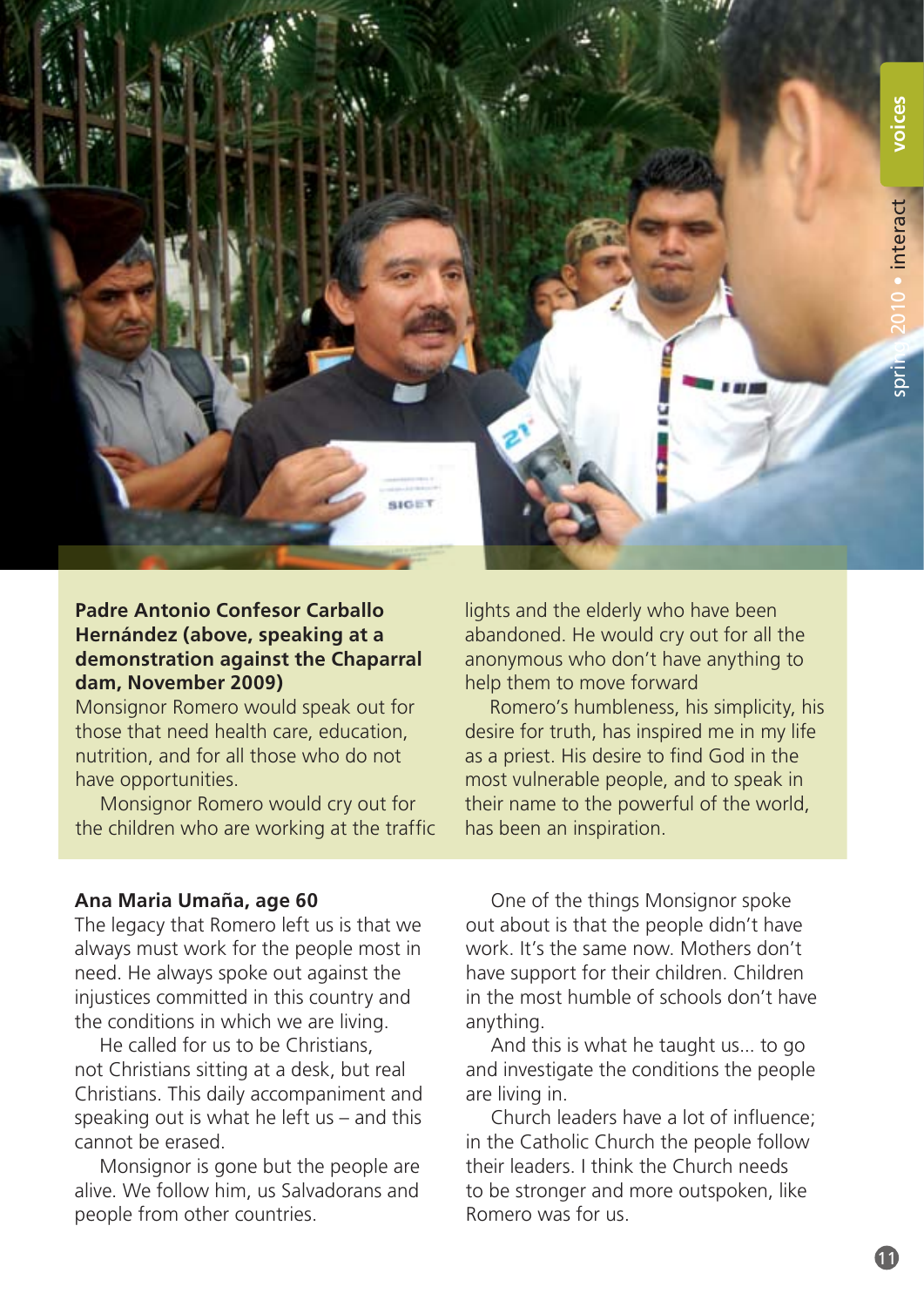# Letter from Zimbabwe

**"The situation in Zimbabwe's prisons has deteriorated to such an extent that it is hard to describe – they are so harmful to people." So says Edson Chiota (pictured), National Co-ordinator of the Zimbabwe Association for Crime Prevention and Rehabilitation of the Offender (ZACRO). Despite the conditions, ZACRO – with help from Progressio development worker Teclah Ponde – has made great strides in supporting prisoners and responding to HIV. The testimony (next page) of a prisoner at Chikurubi Farm Prison shows how.** *Photo: Marcus Perkins/Progressio*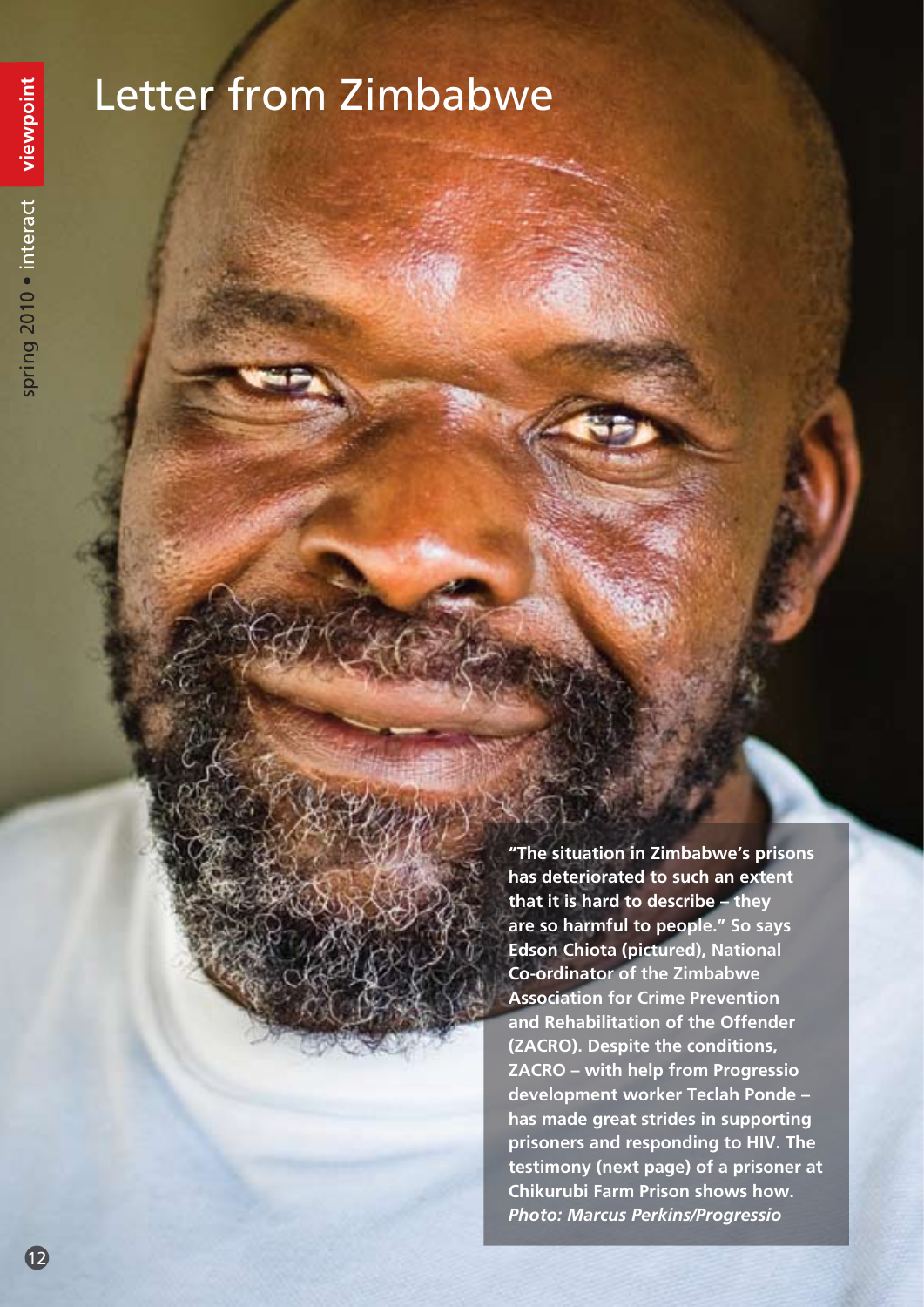**Life in Chikurubi Farm Prison** is not easy. The food situation when I was imprisoned in February 2009 was quite bad. I was fortunate that I got visitors twice a week who were able to bring food in for me. But for the majority of the inmates, life was a huge challenge. As a result some inmates were forced by circumstances to trade sexual favours for food – a high risk activity as far as HIV transmission is concerned.

In the prison, I worked closely with the Rehabilitation Department and was selected for the HIV and AIDS Peer Education Programme conducted by ZACRO. I welcomed this because it gave me an opportunity to develop myself and equip myself with new knowledge, and at the same time help make a difference in other inmates' lives.

I was selected as a group leader and I was spearheading all the peer education activities of my group. We met once a week during the weekends to discuss each individual's progress, challenges faced and how they could be overcome.

#### **Achievement**

As a group, we managed to establish a support group of seven inmates who were HIV-positive and getting treatment. To us this was a great achievement because it is not easy for someone to disclose their status, especially within a prison environment. One runs the risk of being discriminated against because a prison is a harsh community with its own rules of engagement. Despite this, we still managed to establish the group, helped them to conduct regular meetings and encouraged them to continue despite the challenges.

I am glad to mention that the group is still going strong and helping each other to cope and live within the prison conditions.

During one of my peer education activities at Chikurubi Farm Prison, I came across an inmate whom I began to counsel. During one of the counselling

sessions, I encouraged the inmate to go for an HIV test. He looked at me and asked me a question that I was battling with within myself. He asked me whether I had been tested or not. I told him the truth: that I had not yet done so and that I was equally scared of the outcome of the test.

We began to have a heart-to-heart talk about the advantages of knowing one's status against living in ignorance. At the end of this discussion, we agreed to go together for the HIV test which we did. It was not an easy step to take but I am glad we took the step and now we both know our HIV status.

What I learnt from this experience was that peer education activities are a strong stimulus for self examination, and give one an opportunity to face up to one's own fears. I am glad I was able to overcome my fears and as a result could reach out to another inmate.

#### **Challenges**

I am glad to say that when I left prison, the community where I live welcomed me back. Indeed it has been a source of support to my family during my period of incarceration and I thank God for them.

Now that I am back home, I am faced with the challenges of getting employment and a sustainable livelihood for my family in such a harsh economic environment – one that is different from the prison environment but equally difficult. I am finding this hard to do, but I have not lost hope yet. I still believe that an opportunity will come my way sooner or later.

*Joseph Mangani (not his real name) was sentenced to 8 months in prison for fraud. He was interviewed by Teclah Ponde – a Progressio 'Local Hero' in Zimbabwe.*

#### **interact***now*

**To sponsor a Progressio 'Local Hero', please contact pamela@progressio.org.uk or tel 020 7288 8667.**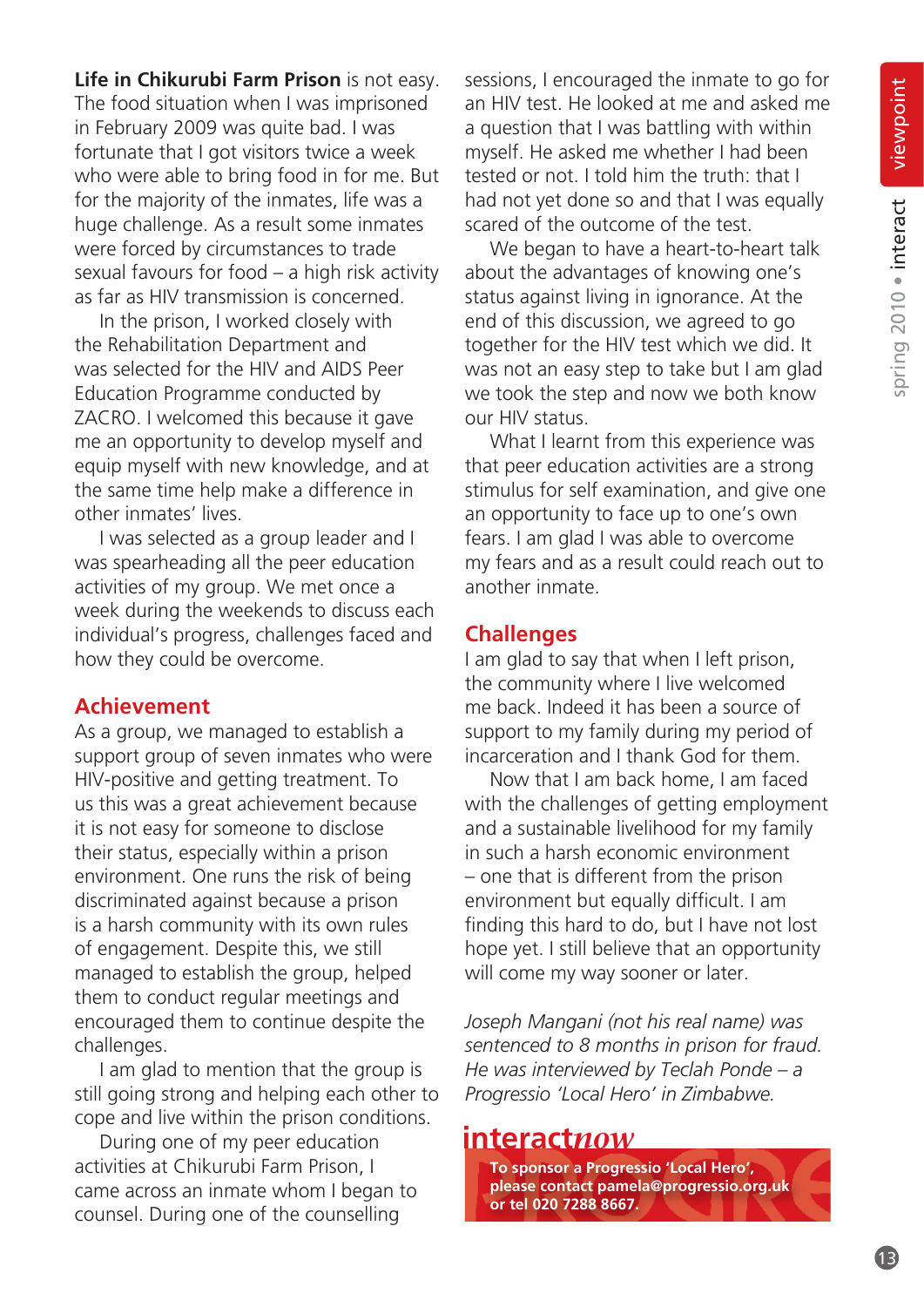spring 2010 . interact

**Dahir Korow Issak** is a Progressio development worker with GAVO (the General Assistance and Volunteer Organisation) in Somaliland. Dahir is Kenyan and is working as an HIV Youth Advisor.

#### **Q: What made the biggest impact on you when you arrived in Somaliland?**

**A:** I never expected it to be so peaceful – I thought it would be like Somalia. The leaders at GAVO made an impact on me too. They were so young and dynamic, I wondered what more I could offer them – but I've been able to share a lot of my experience from teaching in Kenya, and being able to speak Somali helps.

#### **Q: What's been the most exciting moment so far?**

**A:** When the young people started telling me their personal experiences about HIV. It's one thing when they understand the issues, but another when they're willing to talk about them. One of the young people had always been told not to talk to his neighbour – he now realises it was because the neighbour was HIV-positive. Now he knows that you can not only talk to someone who is HIVpositive but you can hold them, eat with them and sleep with them (as long as you do it safely).

#### **Q: And the biggest lesson?**

**A:** The need to be patient – you can't force things. You need to realise the hurdles, for example frustrations with the government, and change your plans to achieve your goals.

#### **Q: What's the biggest challenge facing HIV work in Somaliland?**

A: Denial. People are dying but their families don't want to talk about it. You can't talk about condoms – people use the Koran as an excuse and say that condoms encourage intercourse (it's not in the Islamic teaching for unmarried couples to use condoms). But I'm a Muslim and know that condoms are better than people dying. Common sense dictates that you should save your life if you decide to have sex.

#### **Q: If you could change one thing what would it be?**

**A:** The perception that HIV is for non-believers – "AIDS is not for Muslims" – and yet many Muslims are dying because of it. For this to change there needs to be a brave move to integrate the basic concepts of HIV and AIDS into both the formal and informal education systems.

# Dahir Korow Issak **Somaliland**

**Dahir (left) talking with fellow Progressio development worker Ahmed Mohamed Mohamud, who is working as an Election Monitoring Advisor with the Forum for Peace and Governance (FOPAG) in Somaliland.** *Photo: Caroline Pankhurst/ Progressio*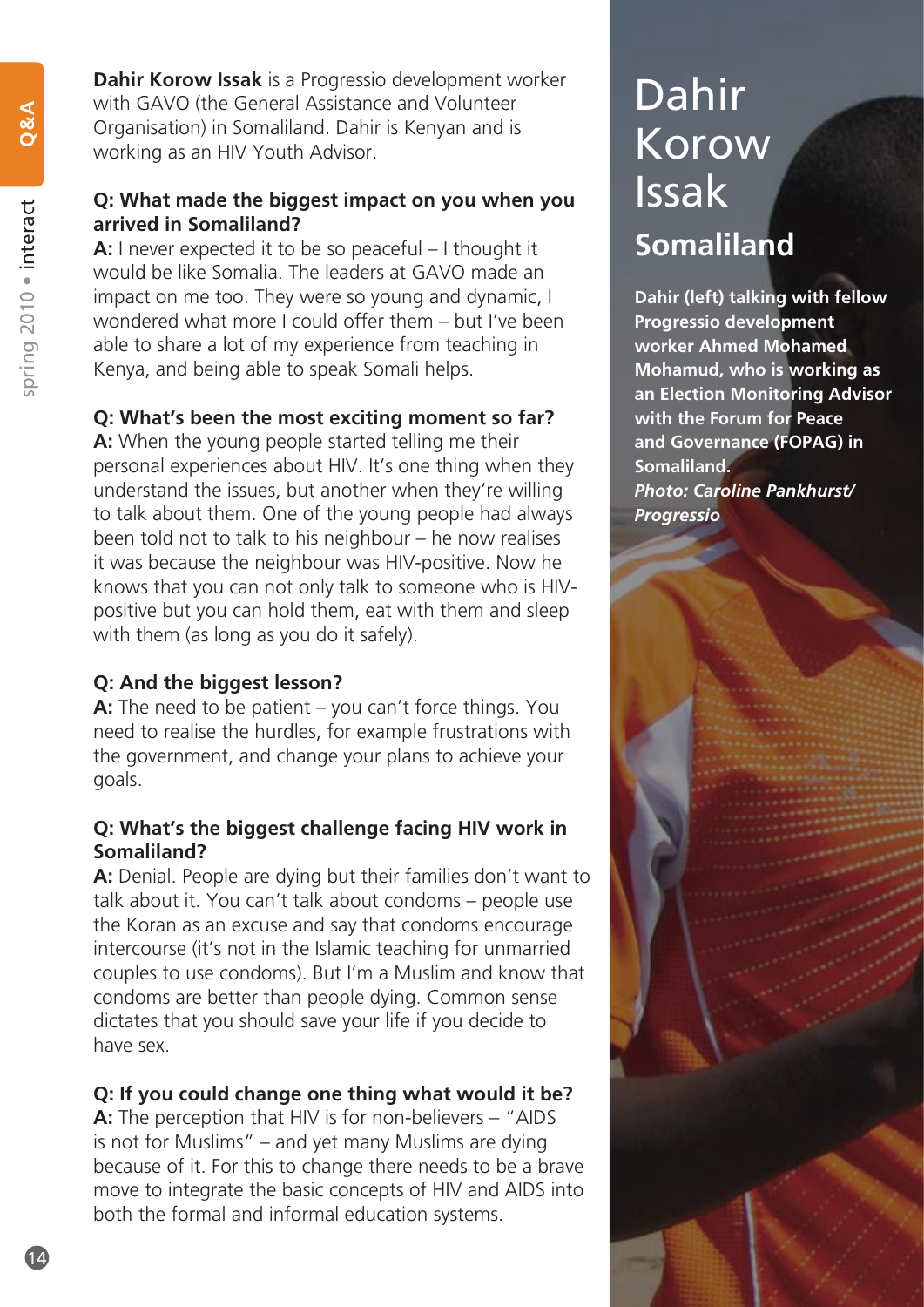